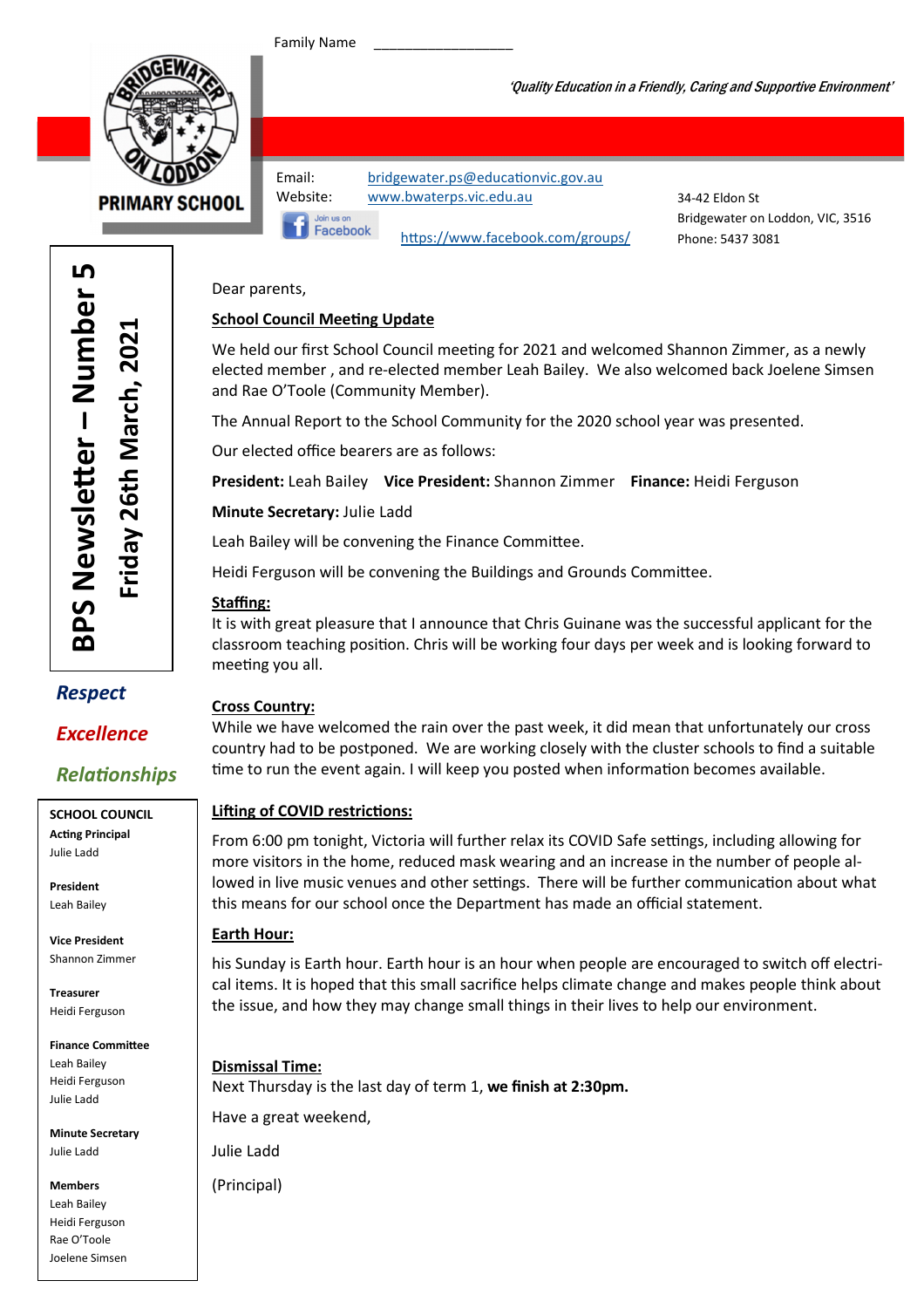# Student Awards - Aussie of the Month

The classroom awards recognise students who are demonstrating skills that are in line with our school values, Respect, Excellence and Relationships.



| Reason                                                     |
|------------------------------------------------------------|
| For trying really hard and learning the sounds M S T A & P |
|                                                            |
|                                                            |
|                                                            |
|                                                            |
|                                                            |

| Week 10                    | Term 2 Week 1                 | Week 2                | Week 3                     |
|----------------------------|-------------------------------|-----------------------|----------------------------|
| <b>MARCH</b>               | Monday 19th                   | <b>Monday 26th</b>    | <b>MAY</b>                 |
| Monday 29th                | <b>First Day Term 2</b>       | <b>Breakfast Club</b> | Monday 3rd                 |
| <b>Breakfast Club</b>      | <b>Breakfast Club</b>         |                       | <b>Breakfast Club</b>      |
|                            |                               | <b>Wednesday 28th</b> |                            |
| <b>Wednesday 30th</b>      | <b>Wednesday 21st</b>         | <b>Beakfast Club</b>  | <b>Wednesday 5th</b>       |
| <b>Breakfast Club</b>      | <b>Breakfast Club</b>         |                       | <b>Breakfast Club</b>      |
|                            |                               | <b>Thursday 29th</b>  |                            |
| <b>Thursday 1st April</b>  | Thursday 22nd                 | <b>MARC</b>           | Thursday 6th               |
| <b>Inglewood Extension</b> | <b>No Inglewood Extension</b> |                       | <b>Inglewood Extension</b> |
| Last Day term 2            |                               | <b>Friday 30th</b>    |                            |
|                            | Friday 23rd                   | <b>Assembly</b>       | Friday 7th                 |
| <b>Friday 2nd</b>          | <b>Newsletter</b>             |                       | <b>Newsletter</b>          |
| <b>Good Friday</b>         |                               |                       |                            |
|                            |                               |                       |                            |
|                            |                               |                       |                            |
|                            |                               |                       |                            |

No Birthdays this newsletter...



EFT DETAILS BSB 633-000 YOU MUST MAKE SURE A/C 132448242 YOUR FAMILY SURNAME IS INCLUDED AS THE REFERENCE!